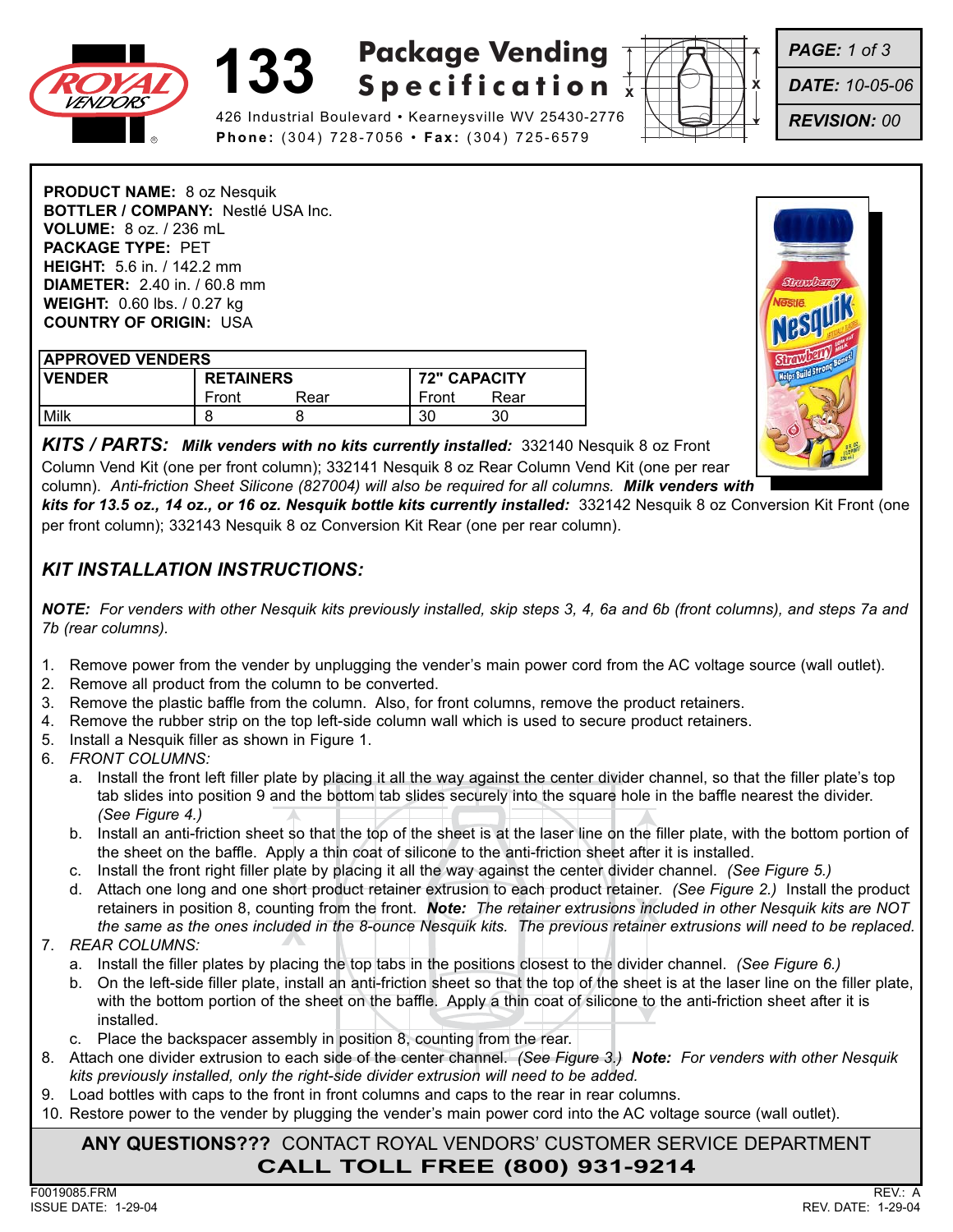

# **133 Specification**  $\frac{1}{x}$ **Package Vending**

426 Industrial Boulevard • Kearneysville WV 25430-2776 **Phone:** (304) 728-7056 • **Fax:** (304) 725-6579



*PAGE: 2 of 3*

*DATE: 10-05-06*

*REVISION: 00*